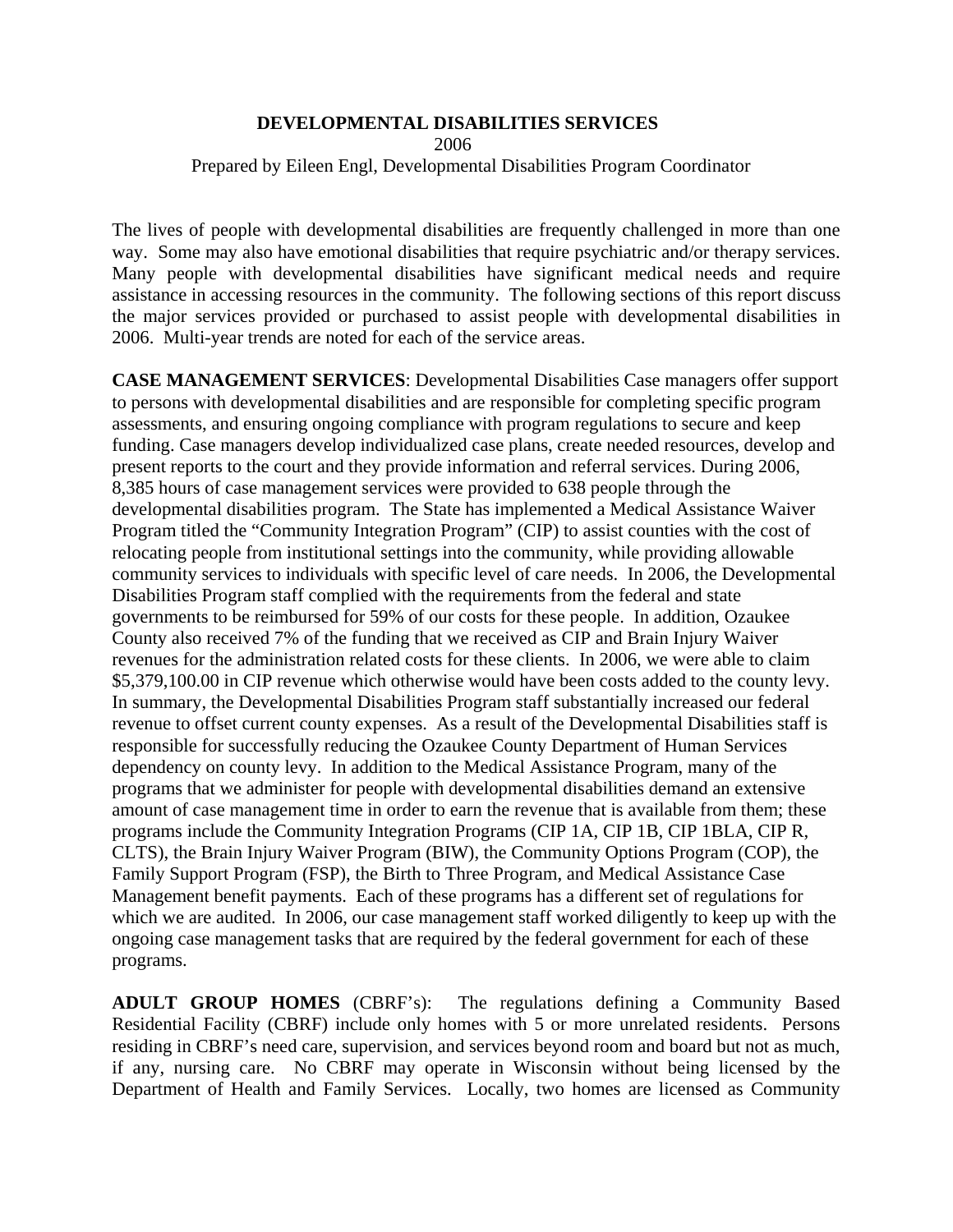Based Residential Facilities (CBRF's) for people with developmental disabilities. Each home provides individualized services based upon the identified needs of the person. The figures below include twelve persons placed in CBRF's outside of Ozaukee County.

|                         | <u>1998</u> | 1999           | 2000  | 2001  | 2002  | <u> 2003</u> | 2004  | 2005  | 2006   |
|-------------------------|-------------|----------------|-------|-------|-------|--------------|-------|-------|--------|
| <b>NO. OF RESIDENTS</b> | 23          | ^7<br><u>.</u> | 25    | 27    | 24    | 24           | 28    | 29    | 32     |
| <b>NO. OF DAYS</b>      | 7.942       | 7.897          | 8.663 | 9.051 | 7.068 | 8.104        | 9.127 | 9.305 | 10.827 |

**ADULT FAMILY HOMES**: These are family homes in which care and maintenance above the level of room and board is provided to up to four adults with developmental disabilities. The Developmental Disabilities Coordinator thoroughly screens and completes the initial certification for the one and two person homes. Adult Family Homes must meet specific standards and comply with State Adult Family Home regulations and Medical Assistance Waiver Standards to be certified annually. The state is responsible for licensing the 3-4 bed homes. All of our Adult Family Homes are staffed to manage individuals with significant needs and/or challenging behaviors. Payment for the services provided to the individuals is dependent upon the amount of care and guidance, the significance of challenging behaviors and the degree of supervision needed. The figures below include twenty-five persons placed in Adult Family Homes outside of Ozaukee County.

|                         | 1998  | 1999      | 2000  | 2001      | 2002   | 2003   | 2004   | 2005                | 2006   |
|-------------------------|-------|-----------|-------|-----------|--------|--------|--------|---------------------|--------|
| <b>NO. OF RESIDENTS</b> | 30    | <u>29</u> | 29    | <u>28</u> | 36     | 38     | 39     | $\overline{A}$<br>4 | 48     |
| <b>NO. OF DAYS</b>      | 8,698 | 8.674     | 9.958 | 10,516    | 12.948 | 12.554 | 12.985 | 16.289              | 17,059 |

**ADULT SUPERVISED APARTMENTS** (For people who require daily assistance): These are settings controlled by an agency in which one or two people with disabilities live.

|                         | 1998 | 1999  | 2000  | <u> 2001</u>          | 2002  | 2003  | 2004  | 2005  | 2006  |
|-------------------------|------|-------|-------|-----------------------|-------|-------|-------|-------|-------|
| <b>NO. OF RESIDENTS</b> |      |       |       |                       | 10    |       |       |       |       |
| <b>NO. OF DAYS</b>      | 700  | 1,312 | 1.522 | 2.735<br><sup>o</sup> | 3.367 | 2.488 | 3.185 | 2,888 | 2.180 |

**ADULT SUPPORTED APARTMENTS** (For people who require frequent assistance): These are services delivered for the purpose of supporting persons with developmental disabilities in a community living residence. The amount of staff support service needed varies depending upon the needs of the person(s). However, staff involvement is significantly greater than can be provided through the Adult Supported Living Program.

|                         | 1998  | 1999  | 2000  | 2001 | 2002  | 2003  | 2004  | 2005  | 2006  |
|-------------------------|-------|-------|-------|------|-------|-------|-------|-------|-------|
| <b>NO. OF RESIDENTS</b> |       |       |       |      |       |       |       |       |       |
| <b>NO. OF HOURS</b>     | 2.261 | 2.278 | 2.709 | .095 | 1.998 | 2.486 | 2.722 | 2.013 | 2.886 |

**ADULT SUPPORTED LIVING PROGRAM**: Supported living is characterized by settings in which no more than three individuals share a home. The individuals or their guardians, rather than a residential services agency, maintain the lease on the apartment or are the owners of a home and are responsible for it. The Developmental Disabilities unit purchases the independent living supports to meet the individual's daily living needs and to insures adequate functioning at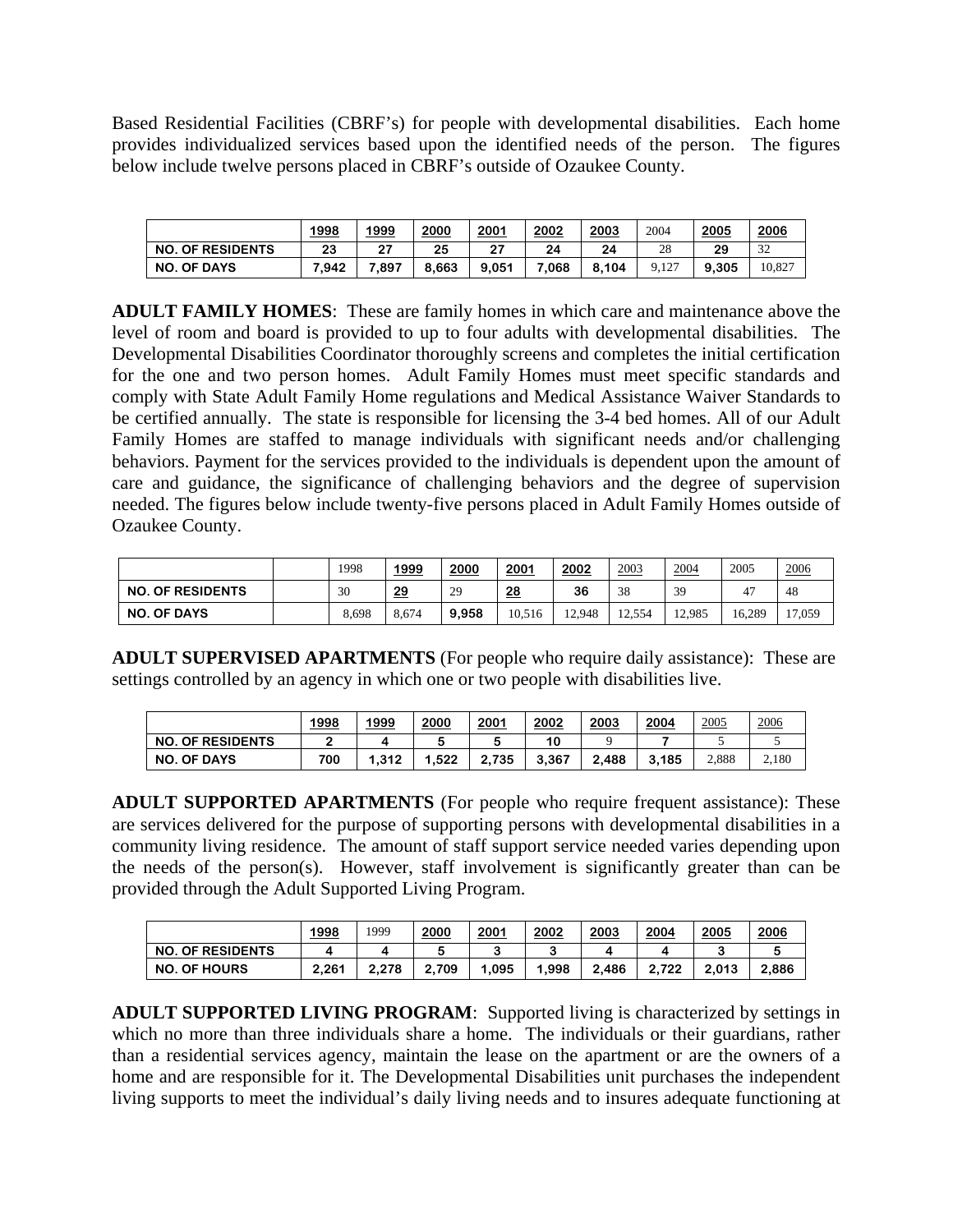home and in the community. The amount of staff contact varies depending upon each person's need. In some situations, after a period of time, the direct staff support may be able to be reduced. Supportive follow-along services include: assistance with finances, shopping, homemaking, meal planning, laundry, self-care, nutrition, first aid, life safety skills and community awareness.

|                         | 1998  | 1999  | 2000  | 2001  | 2002  | 2003  | 2004  | 2005  | 2006  |
|-------------------------|-------|-------|-------|-------|-------|-------|-------|-------|-------|
| <b>NO. OF RESIDENTS</b> | 19    | 22    | 23    | 29    | 30    | 28    | 23    | 30    | 29    |
| <b>NO. OF HOURS</b>     | 2.295 | 4.587 | 51778 | 6,509 | 7.249 | 7.117 | 6.450 | 7,546 | 7,727 |

**BIRTH TO THREE PROGRAM:** This program provides early intervention services to children under age 3 who have developmental delays or disabilities. Professional therapists are encouraged to do as much as they can to teach parents how to address their child's developmental needs within the child's daily environment. The Individual Service Coordinator works closely with the families to develop an Individualized Family Services Plan which may include speech, occupational or physical therapy, special instruction, social work services, assistive technology, assistance with transportation and a variety of other services, as needed. We were able to collect a little over \$31,000 from the Parental Cost Share System in 2006. 2006 was the first year that we had a decrease in the number of children that were served in our Birth to Three Program. In 2006, fifty one less children were served than in the year 2005.

|                        | 1998  | 1999  | 2000  | 2001  | 2002  | 2003  | 2004  | 2005   | 2006  |
|------------------------|-------|-------|-------|-------|-------|-------|-------|--------|-------|
|                        |       |       |       |       |       |       |       |        |       |
| <b>NO. OF CHILDREN</b> | 110   | 140   | 170   | 190   | 187   | 215   | 244   | 286    | 235   |
| <b>NO. OF HOURS</b>    | 9.763 | 7.021 | 6.814 | 6.829 | 6.775 | 6.003 | 6.500 | 7.2148 | 9,168 |

**RESPITE CARE SERVICES**: Families of children with severe disabilities frequently experience a significant amount of stress with providing care to their disabled family member. Sometimes this stress can impair a family's ability to keep things in balance and can break it apart. In a crisis situation, families may seek a living arrangement outside of the family home for the person with a disability. When the natural family is no longer able to provide care, the person with the disability often requires a very costly alternate care arrangement. When a family knows there are supportive service programs available to share some of the responsibility for care, it becomes less likely that the family will enter an unbearable crisis situation. The family will be less afraid to commit to the long-term care responsibility for the child with disabilities if help is available. Respite care services allow the primary care giver to take a temporary break from their care giving responsibilities by providing a qualified and caring person to provide care for their child. Throughout 2006 we had no waiting list for respite care services. Additionally, we had the ability to authorize extra respite on an individualized basis for families in need.

|                        | 1998 | 1999 | 2000 | 2001 | 2002  | 2003  | 2004  | 2005   | 2006  |
|------------------------|------|------|------|------|-------|-------|-------|--------|-------|
|                        |      |      |      |      |       |       |       |        |       |
| <b>NO. OF CHILDREN</b> | 23   | 23   | 23   | 25   | 60    | 7,    | 75    | 85     | 87    |
| <b>NO. OF HOURS</b>    | .366 | .429 | .861 | ,003 | 4.338 | 5.254 | 5.223 | 5,78,8 | 6,650 |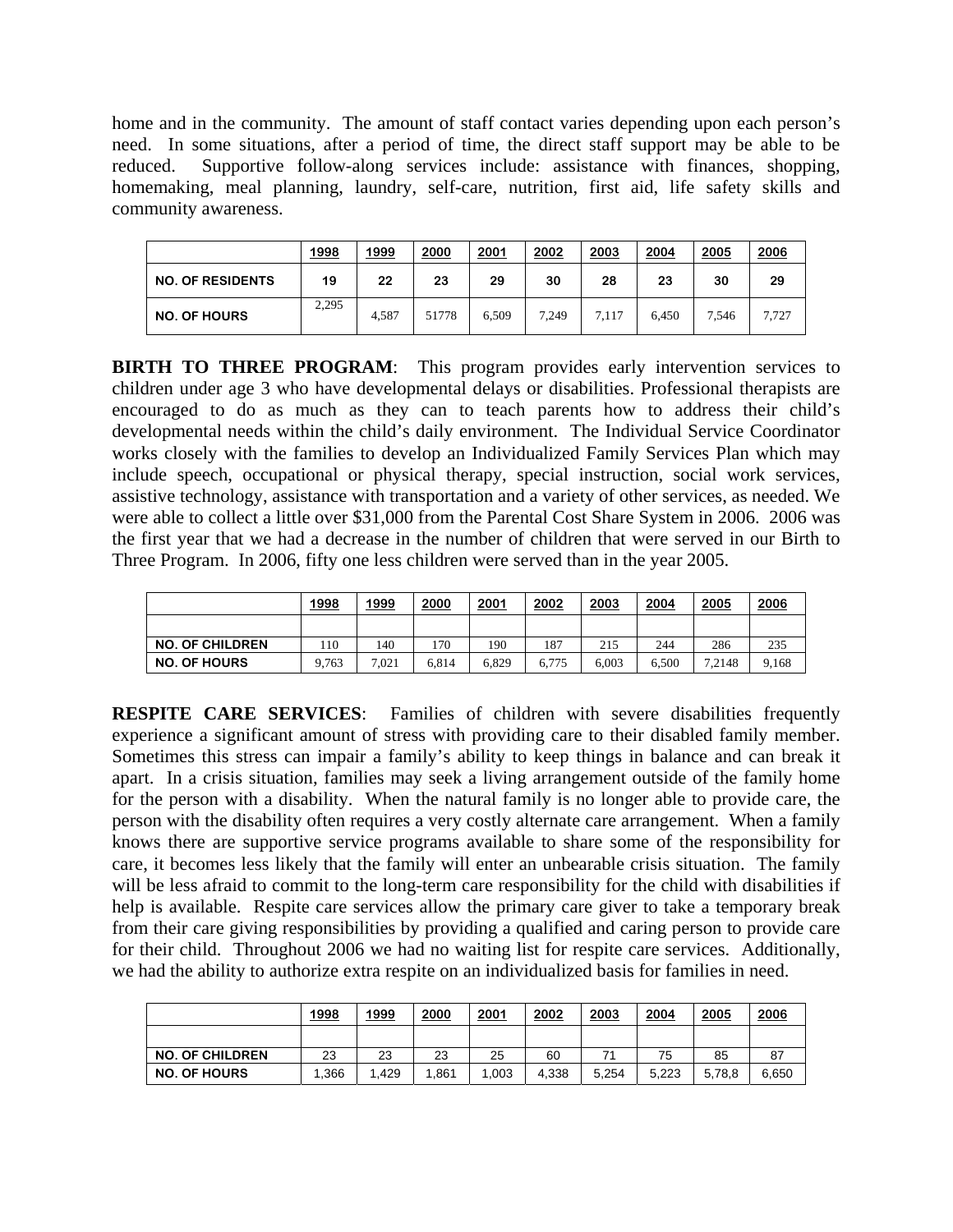**FAMILY SUPPORT PROGRAM:** This is a state funded program to assist families with a severely disabled child, 21 years of age or younger. It allows families to obtain the help they need to care for their disabled child at home. The program provides limited funding to purchase specific categories of authorized services and/or goods the family needs but cannot obtain through other sources. Families in crisis situations are given priority however, many children continue on the program year after year.

|                        | 1998 | 1999            | 2000 | 2001 | 2002 | 2003 | 2004 | 2005 | 2006 |
|------------------------|------|-----------------|------|------|------|------|------|------|------|
| <b>Family Support</b>  |      |                 |      |      |      |      |      |      |      |
| <b>NO. OF CHILDREN</b> | 28   | ົ<br>$\epsilon$ | 26   | 27   | 32   | 29   | 34   | 32   | 29   |
|                        |      |                 |      |      |      |      |      |      |      |

**SUPPORTED EMPLOYMENT SERVICES**: Many people with developmental disabilities are successfully employed in competitive community jobs. Other people require long-term supports and the assistance of an Employment Specialist to develop a job specifically for them and provide on-site job coaching services. Portal Industries is our largest contract vendor for Supported Employment Program Services. In a Supported Employment Program people with disabilities are integrated into jobs with non-disabled persons. Through the Ozaukee County Supported Employment Program participants are initially both clients of the Division of Vocational Rehabilitation and the Department of Human Services. The Division of Vocational Rehabilitation provides funding for up to 16 months and thereafter the person is transitioned to the Department of Human Services for long term support funding. Many of the persons receiving Supported Employment services would otherwise be receiving facility-based day programming service which is significantly more costly. In 2006 Portal Industries, Inc. found 22 new jobs for people with developmental disabilities in the Supported Employment program including: dining room attendants, custodial/janitorial, car porter, light assembly, dishwasher, bagger, and housekeeper. Other jobs that Supported Employment Program participants with developmental disabilities served through Portal Industries, Inc. held in 2006 include: greeter, stable hand, maintenance/janitorial, associate, store assistant, day care center worker, senior care worker, manufacturing, activity aide salon assistant, data entry, shipping/receiving, utility clerk, maintenance/recycling, office aide, and department store service clerk. Through the Portal Industries, Inc. Supported Employment Program in 2006, over \$400,000.00 in combined wages were earned by the individuals with developmental disabilities that participated in this program. Close to 100 percent of this money was put back into the Ozaukee County Community as these individuals tend to stay in Ozaukee County for shopping, going out to restaurants and recreating. The chart below reflects those clients in the Supported Employment Program at Portal Industries, Inc.. The chart also includes a few individuals who reside outside of Ozaukee County as well as a few individuals served locally by other service providers in a Supported Employment Program.

|                                                 | 1998    | 1999  | 2000 | 2001   | 2002   | 2003   | 2004   | 2005   | 2006   |
|-------------------------------------------------|---------|-------|------|--------|--------|--------|--------|--------|--------|
| NO. OF<br><b>PERSONS</b>                        | 34      | 38    | 39   | 50     | 54     | 54     | 63     | 83     | 86     |
| <b>NO. OF JOB COACH</b><br><b>SERVICE HOURS</b> | . 1,699 | 1.669 | 774  | 13.073 | 14.785 | 15.688 | 16.853 | 19.567 | 18,698 |

**WORK RELATED SERVICES**: We purchase work related services from a number of Rehabilitation facilities. Our largest contract is with Portal Industries, Inc. Typically, Work Services Programs provide a structured work setting where each individual challenged by a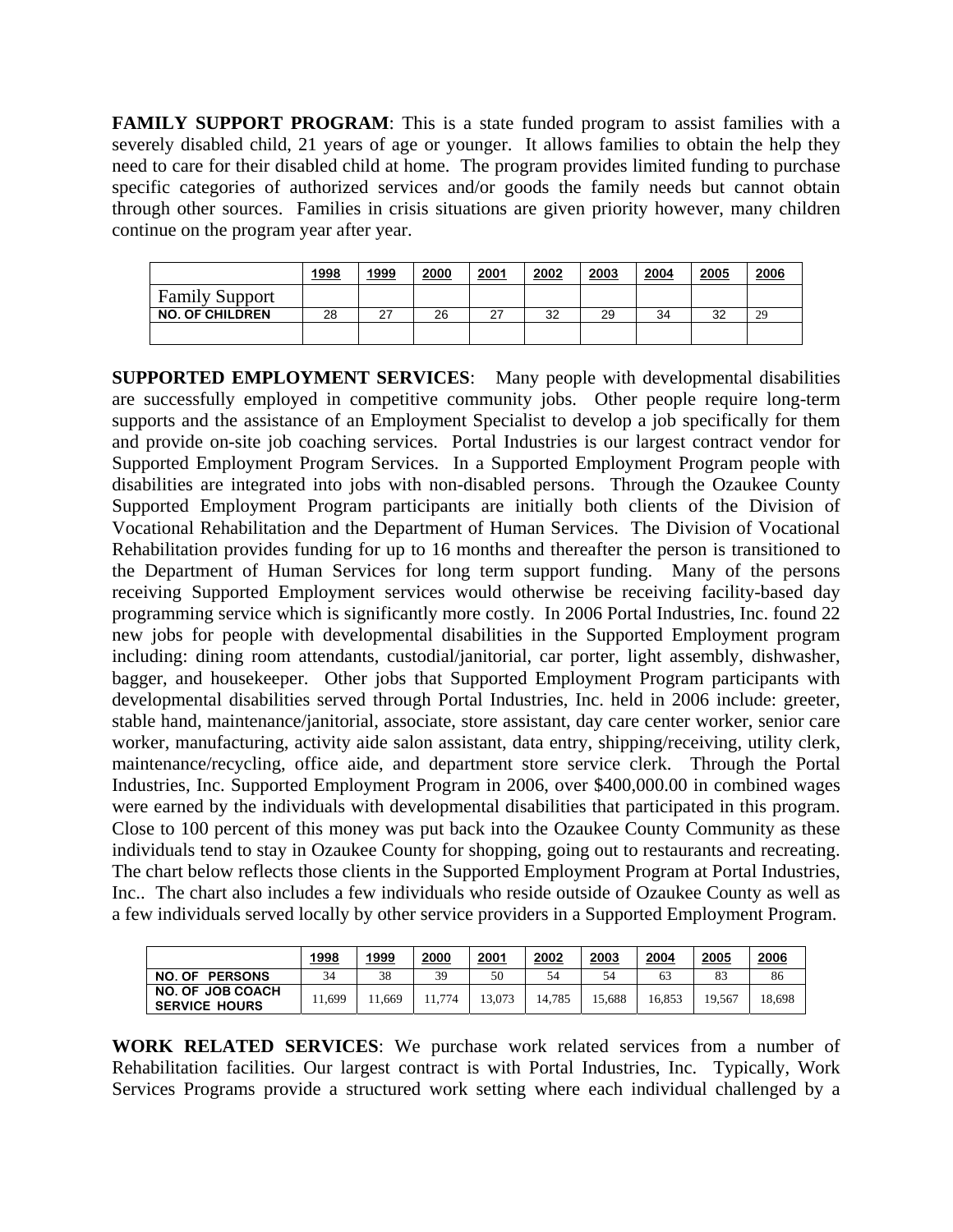disability can develop vocational skills, perform meaningful work and earn a piece work rate wage. The types of jobs that were performed by participants in the work services area at Portal Industries, Inc. include bagging parts, assembly work, sorting, envelope stuffing, blister machine operation, weighing and counting parts, formatting disks, gluing inserts, filling parts, stapling, heat ceiling, shrink wrapping, and quality inspection work. Work related services can provide a long-term work opportunity or it can assist persons in building and strengthening work skills and behaviors to prepare them for supported employment or placement into a community work setting. The number below includes work related services purchased within Ozaukee County as well as from thirteen agencies located outside of Ozaukee County.

|                          | 1998       | <u> 1999</u> | 2000   | 2001   | 2002    | 2003    | 2004    | 2005    | 2006    |
|--------------------------|------------|--------------|--------|--------|---------|---------|---------|---------|---------|
| NO. OF<br><b>PERSONS</b> | 82         | 81           | 81     | 89     | 89      | 108     | 105     | 90      | 95      |
| <b>NO. OF HOURS</b>      | 91<br>.056 | 89.494       | 89,494 | 94.869 | 101.650 | 105.217 | 108.010 | 105.758 | 107,906 |

**ADULT DAY SERVICES**: Some adults with developmental disabilities need a high level of assistance and structure throughout their day. Adult Day Services programs provide a significantly higher staff to client ratio. Programming is designed to enrich the lives of participants through community involvement and supported participation in a wide variety of activities. Activities focus on assisting individuals in further developing skills in areas of leisure time usage, daily living skills, self-help skills, relationship building and integration into their community. Our largest Adult Day Services provider is Portal Industries Inc. Portal Industries, Inc. served 18 individuals in their Adult Day Services Program in 2006. The composition of activities including recreation, volunteer opportunities, community integration, and living and social skills development, varies from person to person as individual needs determine which activities will be most beneficial. In 2006, the overall average percent of time that participants at Portal Industries, Inc. spent in community-based activities was 53%. This is down slightly from the 58% of the time spent in community-based activities in 2005. This year participants had the opportunity to participate in many volunteer experiences including delivering Meals-on-Wheels, visiting residents at LaSata Nursing Home, folding bulletins and completing other volunteer activities at Port View Church, assisting the Volunteer Center with a donation collection project, delivering informational brochures for COPE Services, providing pet therapy type of activities, and more. Individuals also participated regularly in Music Therapy at the Wisconsin Conservatory of Music, as well as participated in many other diversified recreational activities. Those activities included; hiking at local parks, attending local theater productions, exercising and swimming at the local YMCA, visiting local libraries, local parks, recreation areas, museums and the zoo. They also toured the Shalom Nature Center, and nearby County Fairs etc. Participants also completed craft activities and had opportunities to participate in therapeutic horseback riding. During service hours at Portal Industries, Inc. a number of Adult Day Service participants regularly worked on subcontracted jobs in the work services area. A variety of structured classes are held each week that encompass such topics as nutrition, and healthy eating, relaxation, sign language, and exercise. Adult day services staff members also took advantage of "in–house" time to conduct cooking projects and work with participants on seasonal craft activities. In 2006, Portal Industries, Inc. provided over 26,000 hours of services in their Adult Day Services Program.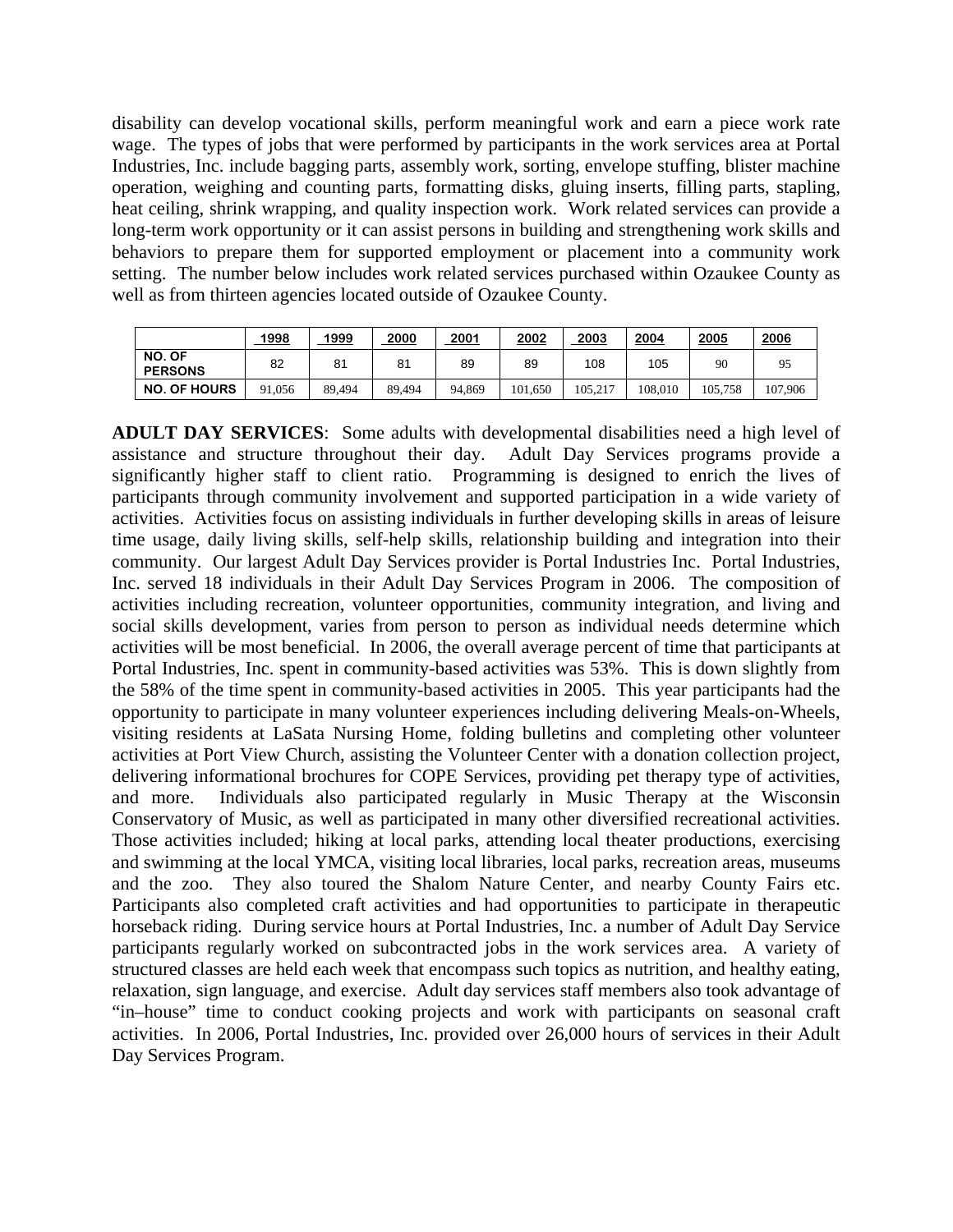Our next largest Adult Day Services Program service provider is Balance, Inc. Balance's, Adult Day Services Program is called, Pace. In 2006, Pace served 14 individuals with developmental disabilities. In 2006, the overall average percent of time that participants in the Pace program spent in community-based activities was 75%. Participants were also involved in a wide variety of community-based activities including volunteer activities such as helping at St. Vincent de Paul, at a local church, at the Humane Society and delivering Meals-on-Wheels, etc. Work activities for the Pace participants included managing paper routes, providing office assistance, shredding paper and information distribution. Recreation, leisure and fitness activities included swimming and exercising at the YMCA, walking, nature hikes, and craft projects. Special activities included attending plays and festivals, going to the movies and trips to museums, the zoo and various water parks. Also some of the craft projects made by the participants were sold at a Port Washington consignment shop. The proceeds from these sales then helped pay for other special activities and special events for the Pace participants. During 2006, Balance Inc. completed an addition to their center that holds their adult day service program, Pace. This addition and related remodeling improved wheelchair accessibility, safety and storage. A small addition to the building maximized Balance's capacity to serve individuals at this location in Port Washington. Funding for this project was provided by the Greater Milwaukee Foundation and other donors. The numbers listed below include the Adult Day Services purchased at eleven facilities outside of Ozaukee County.

|                       | 1998   | 1999   | 2000   | 2001   | 2002   | 2003   | 2004   | 2005   | 2006   |
|-----------------------|--------|--------|--------|--------|--------|--------|--------|--------|--------|
|                       |        |        |        |        |        |        |        |        |        |
| <b>NO. OF PERSONS</b> | 36     | 34     | 41     | 40     | 43     | 48     | 58     | 63     | 56     |
| <b>NO. OF HOURS</b>   | 35,309 | 39.357 | 45.391 | 49.584 | 52,093 | 51.941 | 60.102 | 95.527 | 66.921 |

**ADULT AFTER HOURS DAY SERVICES**: Aspects of disability, such as, limited mobility, communication, or cognition often prevent independent access to later afternoon evening and weekend recreational/alternative activities. Ozaukee County contracts with Portal Industries, Inc. to coordinate and supervise a variety of community based recreational opportunities for people with developmental disabilities for both their enjoyment and to encourage further development of their community awareness, social skills, appropriate leisure skills and positive behaviors. Program participants pick on average up to 3-4 activities each month from a monthly calendar of approximately 25 various activities to choose from. The following is a summary of the activities that were offered in 2006: attending both indoor and outdoor sporting events such as baseball games, soccer games, hockey games and basketball games, going bowling to the movies, out to dinner at various community restaurants attending festivals, fairs, indoor and outdoor music concerts, dances, plays and musicals. Through this program individuals were also offered the opportunity to learn healthy cooking, pottery and various other crafts and studio art work.

|                       | 1998   | 1999   | 2000   | 2001   | 2002   | 2003   | 2004   | 2005   | 2006   |
|-----------------------|--------|--------|--------|--------|--------|--------|--------|--------|--------|
| <b>NO. OF PERSONS</b> | 141    | 148    | 152    | 148    | 154    | 150    | 150    | 145    | 153    |
| <b>NO. OF HOURS</b>   | 16.731 | 15.783 | 10.546 | 12,851 | 13,094 | 13.520 | 13.520 | 13.128 | 14.123 |

**SPECIAL SUMMER RECREATION PROGRAM FOR CHILDREN**: Children with severe disabilities do not have the same opportunities for interesting activities that take other children out of the home during the summer. To bring enjoyment to the children and relief to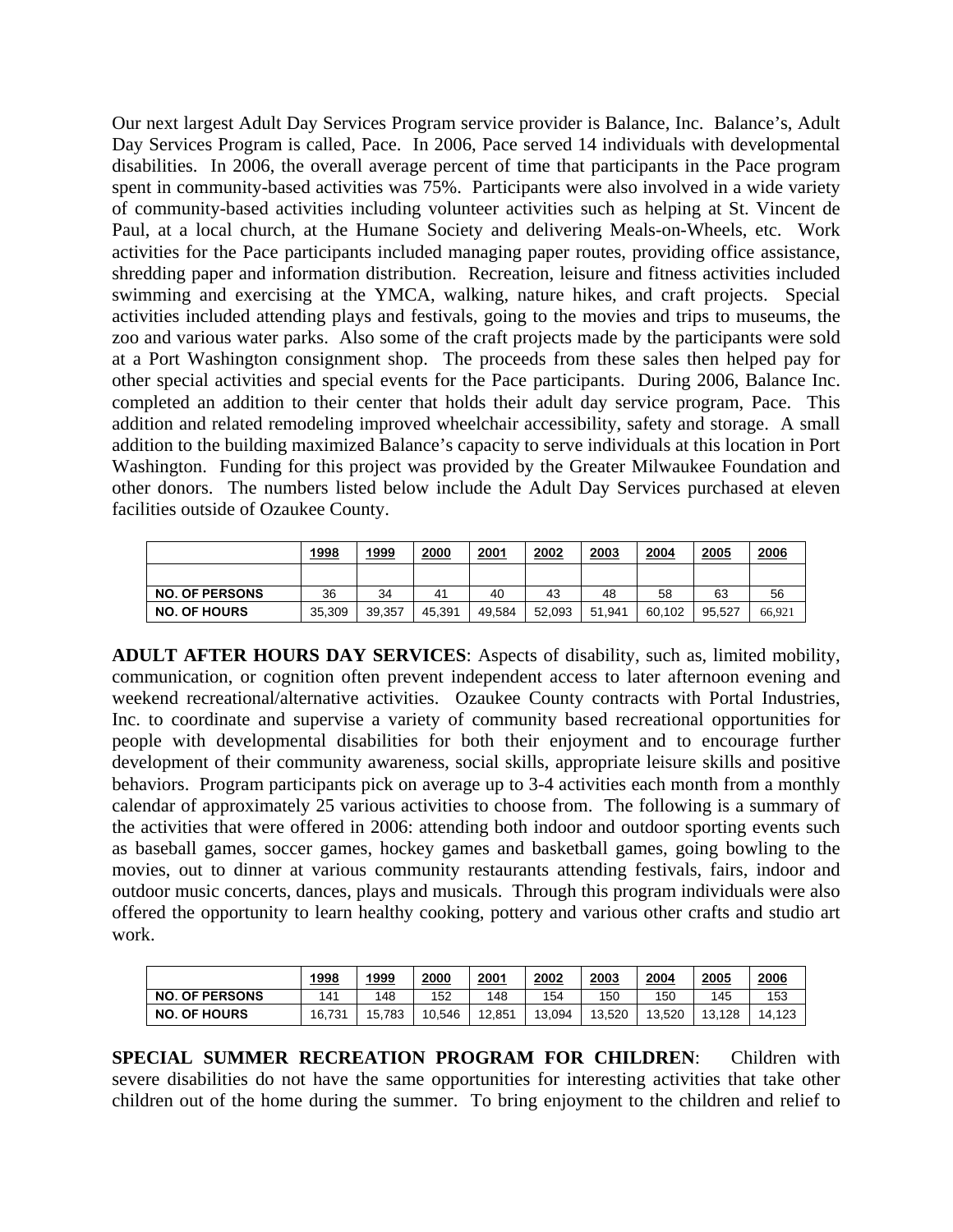their family, a four week afternoon program was developed 30 years ago. The program is open to children ages 5 to 15. 2006 was the first year that an outside service provider agency took over the operation of the Special Summer Recreation Program. Eileen Engl, Developmental Disabilities Program Manager/Long Term Care Division Manager, at Ozaukee County Department of Human Services wrote a Request for Proposal, (RFP) and a few community service providers, both local and in the Waukesha and Milwaukee areas, sent in proposals. Balance Inc. was awarded the 2006 contract for the Ozaukee County Special Summer Recreation Program. Eileen Engl from the Ozaukee County Department of Human Services worked very closely with Craig Modahl from Balance Inc. to ensure a smooth transition of the program. Eileen Engl notified the previous staff and volunteers as well as the parents well in advance of this administrative change. Most of the volunteers and all of the staff agreed to stay on with the program under Balance's. direction. The Ozaukee County Arc. continued their sponsorship of this program as did the Port Washington School District. In 2006, the program continued to be focused on providing community based program activities and offered numerous field trips. 1,542 volunteer hours and over 800 staff hours through Balance, Inc. were devoted to this program.

|                                                                                        | 1996 | 1997 | 1998  | 1999  | 2000 | 2001  | 2002 | 2003  | 2004 | 2005  | 2006  |
|----------------------------------------------------------------------------------------|------|------|-------|-------|------|-------|------|-------|------|-------|-------|
| <b>O. OF PERSONS</b>                                                                   | 16   | 16   | 25    | 21    | 21   | 21    | 21   | 21    | 21   | 22    | 22    |
| <b>NO. OF HOURS</b>                                                                    | 882  | 895  | 1,725 | 1,202 | .207 | 1,150 | 1460 | 1,552 | 561, | 1,581 | 1,542 |
|                                                                                        |      |      |       |       |      |       |      |       |      |       |       |
| The 2 above<br>boxes and the<br>1below need to<br>be deleted across<br>the entire row. |      |      |       |       |      |       |      |       |      |       |       |
|                                                                                        |      |      |       |       |      |       |      |       |      |       |       |

**STATE INSTITUTIONAL CARE:** The Ozaukee County residents currently residing within state institutions have been placed there because of extreme medical problems or significant behavioral challenges. Currently the Federal/State Medical Assistance Program, known as Title XIX, pays for the care given to Ozaukee County residents at the Wisconsin Centers for the Developmentally Disabled. Over the years, counties have had to relocate many persons to residential programs developed in their home communities or elsewhere in the state. The State has implemented a Medical Assistance Waiver Program titled the "Community Integration Program" (CIP) to assist counties with the cost of community relocations. By the end of 2006, the total number of people served through the CIP program increased to 180. An essential component of the relocation of people living in institutions with severe disabilities is the development of new community resources. The numbers below include long term care recipients living at Central and Southern Wisconsin Centers for the Developmentally Disabled. At the end of December, there were five Ozaukee County residents in total that lived at these State Centers for the Developmentally Disabled. These centers are being downsized as the result of the ICF-MR Initiative Wisconsin State Statutes and the courts are ordering that counties relocate people from the centers and other ICF–MR facilities into the community. Ozaukee County was court ordered to relocate three individuals. Another center, Northern WI Center closed all their long term care beds. Northern Wisconsin Center for the Developmentally Disabled has one 15 bed Intensive Treatment Program for counties to utilize for short-term admissions. Now it is virtually impossible to have anyone admitted as a new long-term admission to any of the State Centers for the Developmentally Disabled.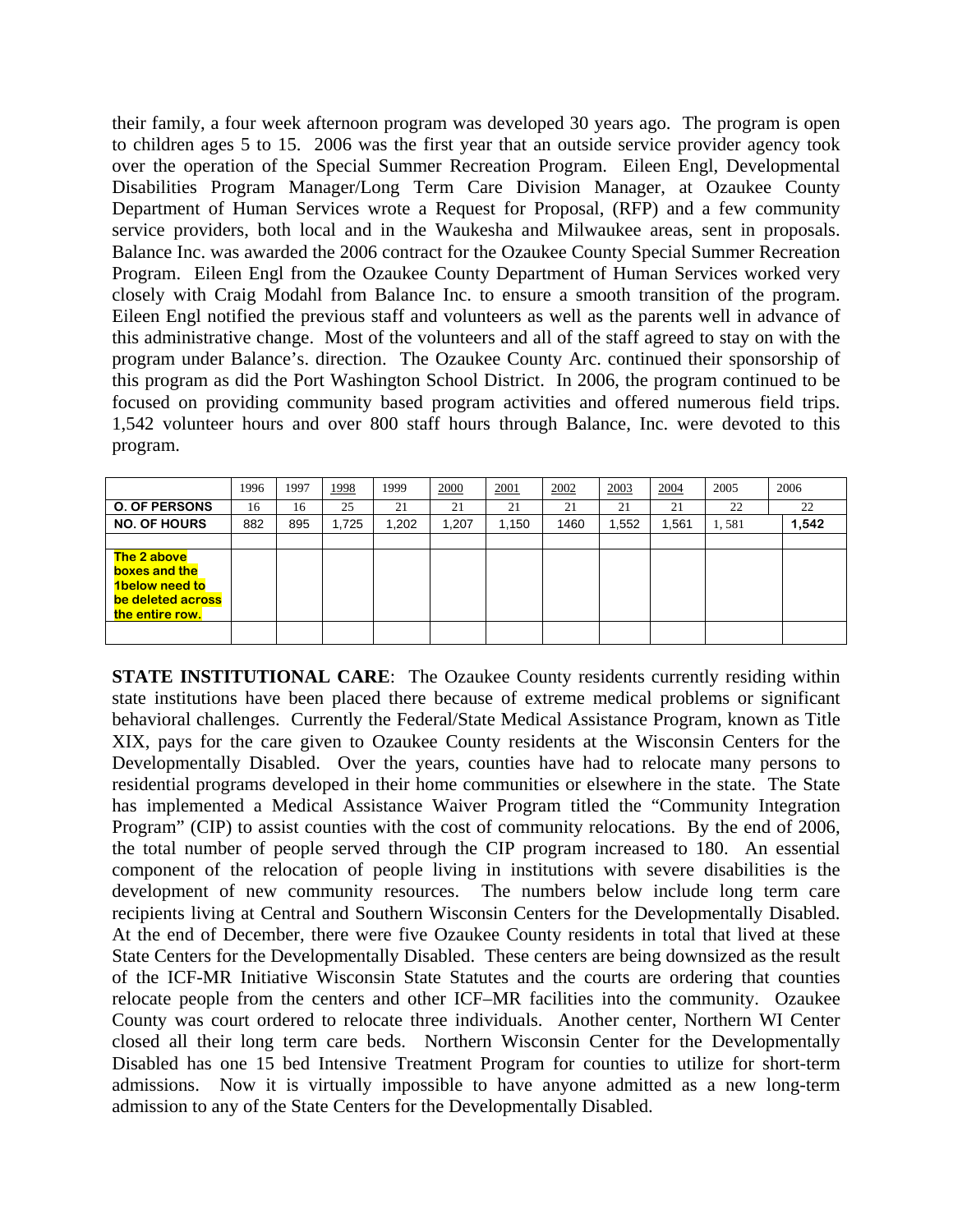|                         | 1998  | 1999  | 2000  | 2001  | 2002  | 2003  | 2004  | 2005  | 1206  |
|-------------------------|-------|-------|-------|-------|-------|-------|-------|-------|-------|
|                         |       |       |       |       |       |       |       |       |       |
| <b>NO. OF RESIDENTS</b> | 10    |       |       | 9     |       | 10    |       |       |       |
| <b>NO. OF DAYS</b>      | 3.604 | 2.997 | 3,336 | 3.367 | 3.269 | 2.181 | 2.628 | 2.555 | 2,121 |

Waiting lists for some services to persons with developmental disabilities continued in 2006. At the end of December there were 38 people with developmental disabilities waiting for Residential Services, 5 people waiting for Adult Day Services programming, 2 waiting for a Work Services Program, 14 people waiting for Family Support Program services, 176 people waiting for funding through the Community Options Program (the majority of these people are waiting for this funding to provide the match for their other funding which is currently being matched by County Levy or Community Aids), 49 people waiting for funding through the Community Integration Program or the Children's Waiver program, 8 children are waiting for Special Summer Recreation Program services and none were waiting for Supported Employment Assessment Services. In the near future, we face the challenge of meeting the residential service needs of many people who are still living with their parents who are age 65 or older. (We know of thirty-five individuals who are residing with caregivers over the age of 70). Currently, we are seeing a substantial increase in the number of people we serve with significant health needs and medical conditions because our clients are aging as well. These factors present numerous residential and support service challenges for us both now and in the future.

In addition to the Medical Assistance Program, many of the developmental disabilities programs that we administer demand an extensive amount of case management time in order for the County to earn the revenue for them. These programs include the Community Integration Programs (CIP 1A, CIP 1B, CAP LM, CIP R, CLTS etc.), the Brain Injury Waiver Program (BIW), the Community Options Program (COP), the Family Support Program (FSP) and the Birth to Three Program. Each of these programs has a different set of regulations for which we are audited. In 2006, the Developmental Disabilities Program staff is responsible for generating \$5,379,100.00 in revenue from the Medical Assistance Community Integration Program and Brain Injury Waiver Programs. This is \$400,000 more than what we earned in 2004.

We also learned significantly more about the states plan for LTC Reform. The state has awarded planning grants throughout the state to larger groups of counties. In 2006, Ozaukee County Department of Human Services staff has been working in collaboration with many other counties to plan for the implementation of Long Term Care Reform. Planning Committees have been established and Ozaukee County is an active participant.

In 2006 a management staff position was transferred from the Behavioral Health Division into the Long Term Care Division. We were very fortunate to find someone with 18 years experience to fill this position. In November, 2006, Michelle Pike, started in this position as the Long-Term Care Program Coordinator.

The Department of Human Services staff in conjunction with the Health and Human Services Board further developed specific written formalized criteria for identifying high risk clients on